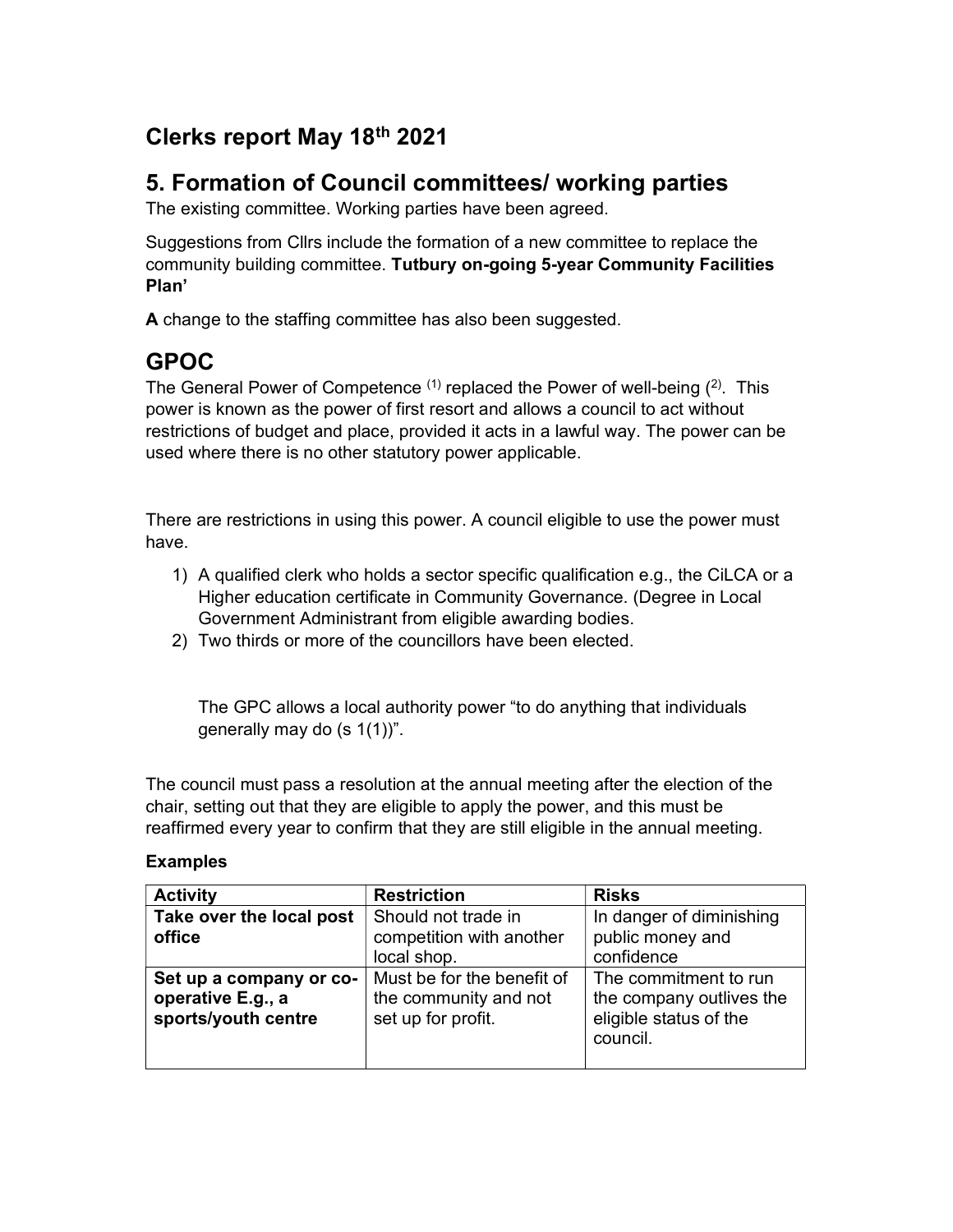| To invest money into a  | Cannot raise the precept | Funding must be          |
|-------------------------|--------------------------|--------------------------|
| ∣ struggling enterprise | to carry out the loan.   | available to sustain the |
|                         |                          | commitment.              |

Legal reference

- 1) Localism Act 2011 s1
- 2) Local Government Act 2000 s2.

Source

www.legislation.gov.uk/

## Policies update

The following policies that are on the website need to be ratified at the meeting as being the updated versions. Cllrs should read these policies before voting to accept that they are ratified.

- Publication Scheme 2021 and Model Publication Scheme
- Media Policy
- Social Media Policy
- Grant Award policy
- Covid Grant award policy
- Complaint's procedure
- Equal Opportunities Policy
- Planning Committee terms of reference
- Employer Pension Policy and complaints procedure needs updating with new Chair details.

The following policies will be reviewed in June after data Protection refresher training. Additional policies will need to be added to this area of legislation.

- Data Consent form
- Genera; Privacy Policy
- Freedom of Information and related legislation

The current policies need updating with the new one listed.

• Grievance Dignity at Work

should be replaced with

- 1. TN 22 DiLsciplinary and Grievance arrangements, and
- 2. Tutbury Parish Council Disciplinary Policy.

The new Code of Conduct model has been published and will be reviewed in July 2021.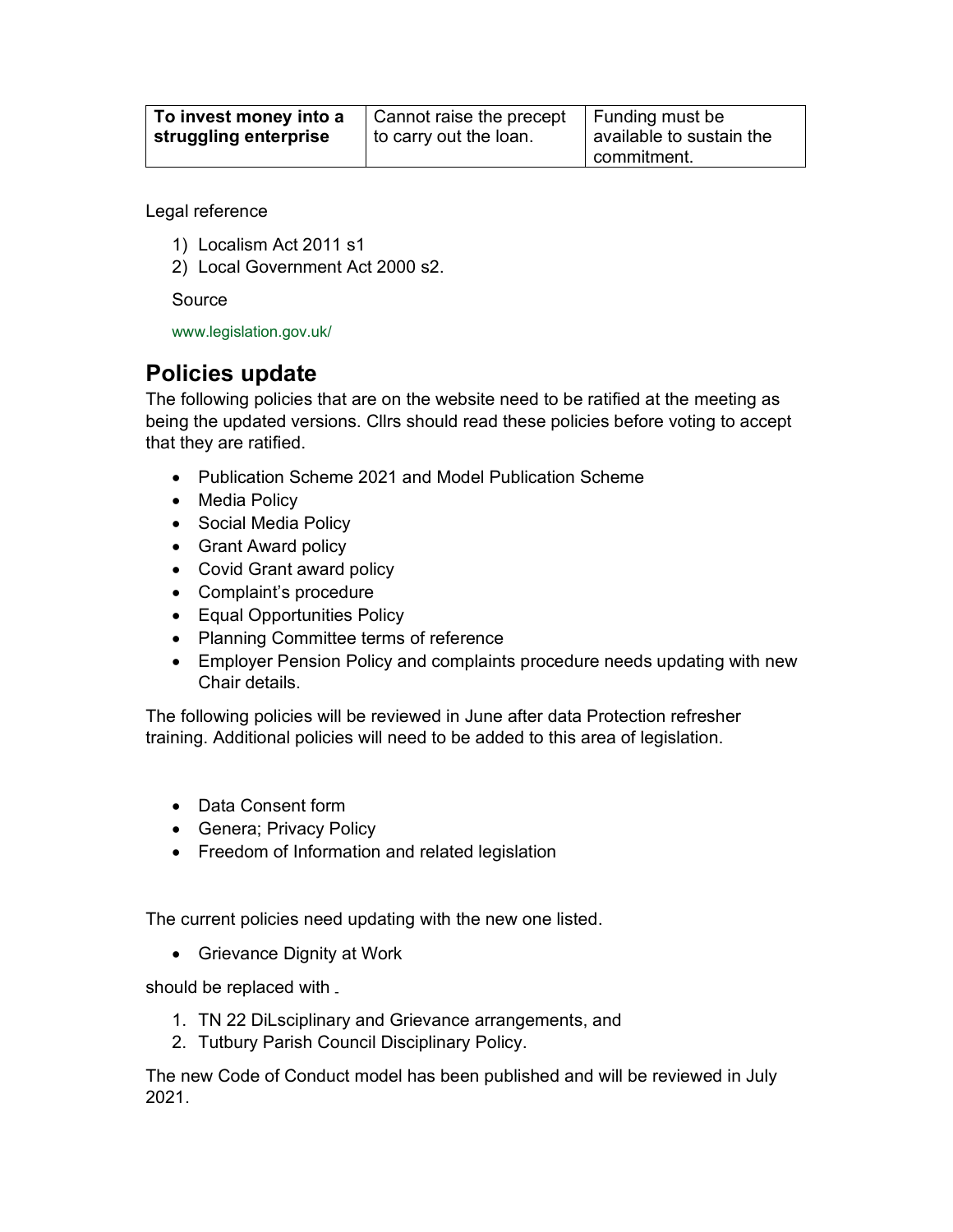Additional policies should include.

Clerks Exit Policy

Health and safety Policy

### Correspondence

A complaint was received regarding litter and plastic bottles left at Cornmill Lane after the men's team had played, although not all the rubbish could be attributed to the footballers a Tutbury Tigers representative did clear it away and assured the parish council that this is done every Sunday morning before the juniors train.

An email has been received with a concern of rats eating bird food left in the trees neat the smaller children's play area. This has been raised with the Borough Council open space team. ESBC are instructing pest control to look at it.

A request has been made from Burton All Stars to hold small child's groups of 4 for sporting activities on the pitch or grass area when the football teams are not training. This has been encouraged by the clerk to use the public space. Changing facilities were not required. However, they found an alternative venue cue to their requirements clashing with the football team training sessions.

Fly ripping of garden waste has been reported by the Friends of Elm Lane volunteers when tidying and clearing Elm Lane. A resident of Portway Drive has had their conifers cut back and left the branches in the lane. A letter has been sent by the clerk to ask them to be removed. The debris has been removed.

 Concerns have been raised regarding the resurfacing of Mont Street and Cllrs were requested to log a fault so it could be fed back to Highways. Then it can be escalated

Concern was raised by a resident that warning sign for the roundabout had not been erected at near the roundabout, and that speed was still an issue for larger vehicles not slowing for the speed humps, Once logged with Highways this will be escalated with the county council. I am awaiting feedback from the resident who raised it. Could Cllrs investigate and log this if necessary?

A donation request letter was received from Harvey girls and dads 4dads. This will be added as an agenda item for June if a grant application is received. Grant application details have been sent.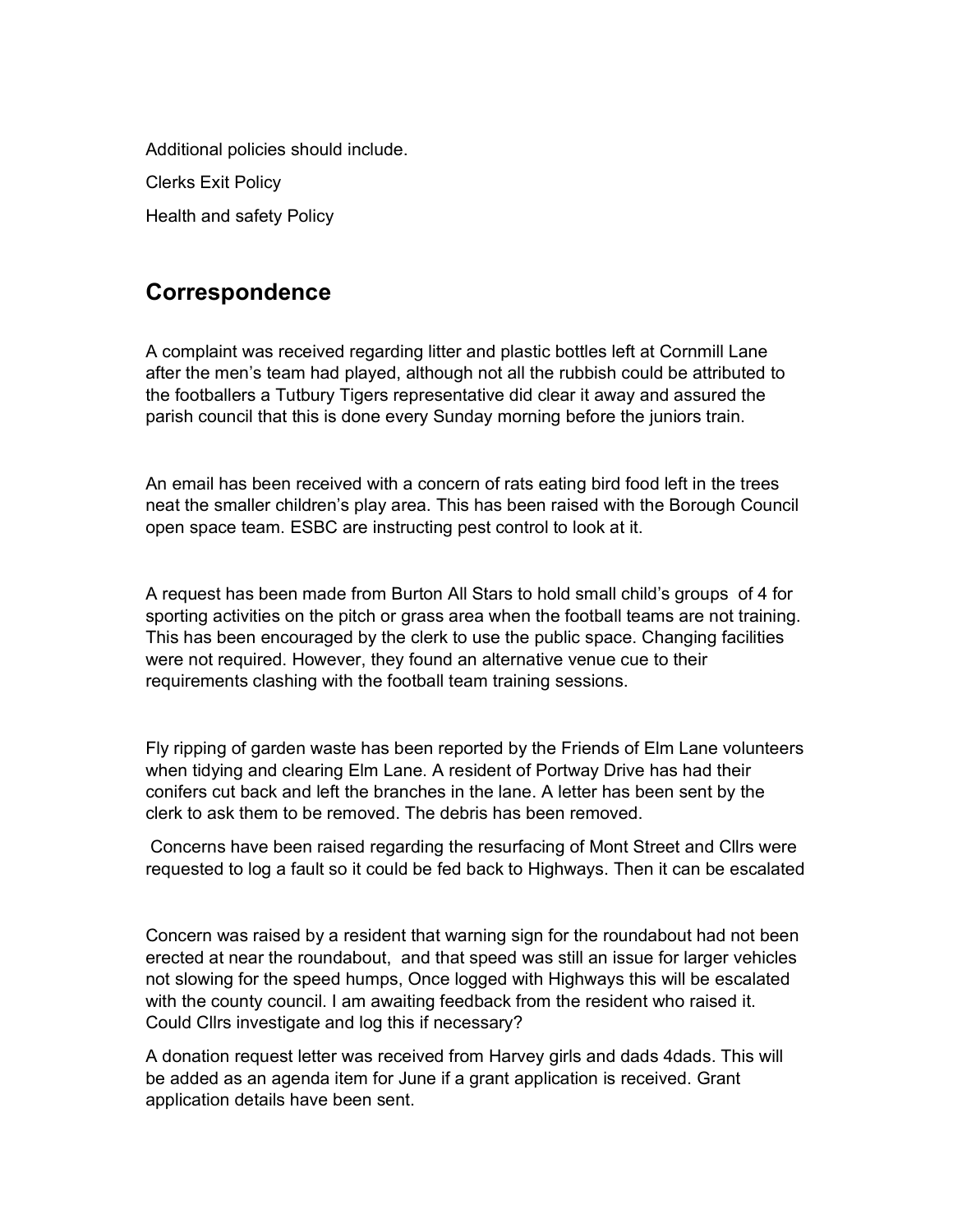Concern has been raised regarding a sycamore tree height in Elm Lane This will be escalated to the correct authority.

The monitoring equipment that has been placed on Green Lane to assist in safety monitoring has been thrown in the hedge, Ric It has been informed, this has also been reported to Highways. Richard Rayson has asked to keep an eye out if this happens again if the police could be informed of the criminal damage and it should also be reported on the Report IT Staffs County App.

An enquiry has been made as to the origin of stone sculpture in Tutbury near the Mill. This enquiry has been sent to the Civic Society.

A Further incident of fly tipping of a gas bottle has been reported on Elm Lane which the clerk is dealing with.

### End of Year Accounts and audit.

14.1To review Auditor Report

14.2 To consider and approve the Annual Governance Statement 2020

15.3 / 2021

See sperate document of the internal audit report and completed document for the AGAR Statement.

## 18.0To receive an update on the funding bid to improve the Facilities at Cornmill Lane.

### Previous Resolutions

### 2<sup>nd</sup> March 2021 Resolution

To investigate erecting a community building and or improving the current facilities at Cornmill Lane. and if appropriate submit grant applications.

### 7 th April Resolution

If the parish council resolved to submit a bid for the £250k Tutbury Fund. Cllrs voted in favour to nominate Cllr Steadman to write a bid on behalf of the Parish Council.

### 7<sup>th</sup> April Resolution

Eligible Cllrs voted in favour to allocate the £500 budget to support a funding bid.

The council have resolved to submit a funding bid to improve the facilities at Cornmill Lane and have secured the budget of £500 for initial technical feed in putting a bid together. The architect Egon Hansen will present the plans for the funding bid to be submitted.